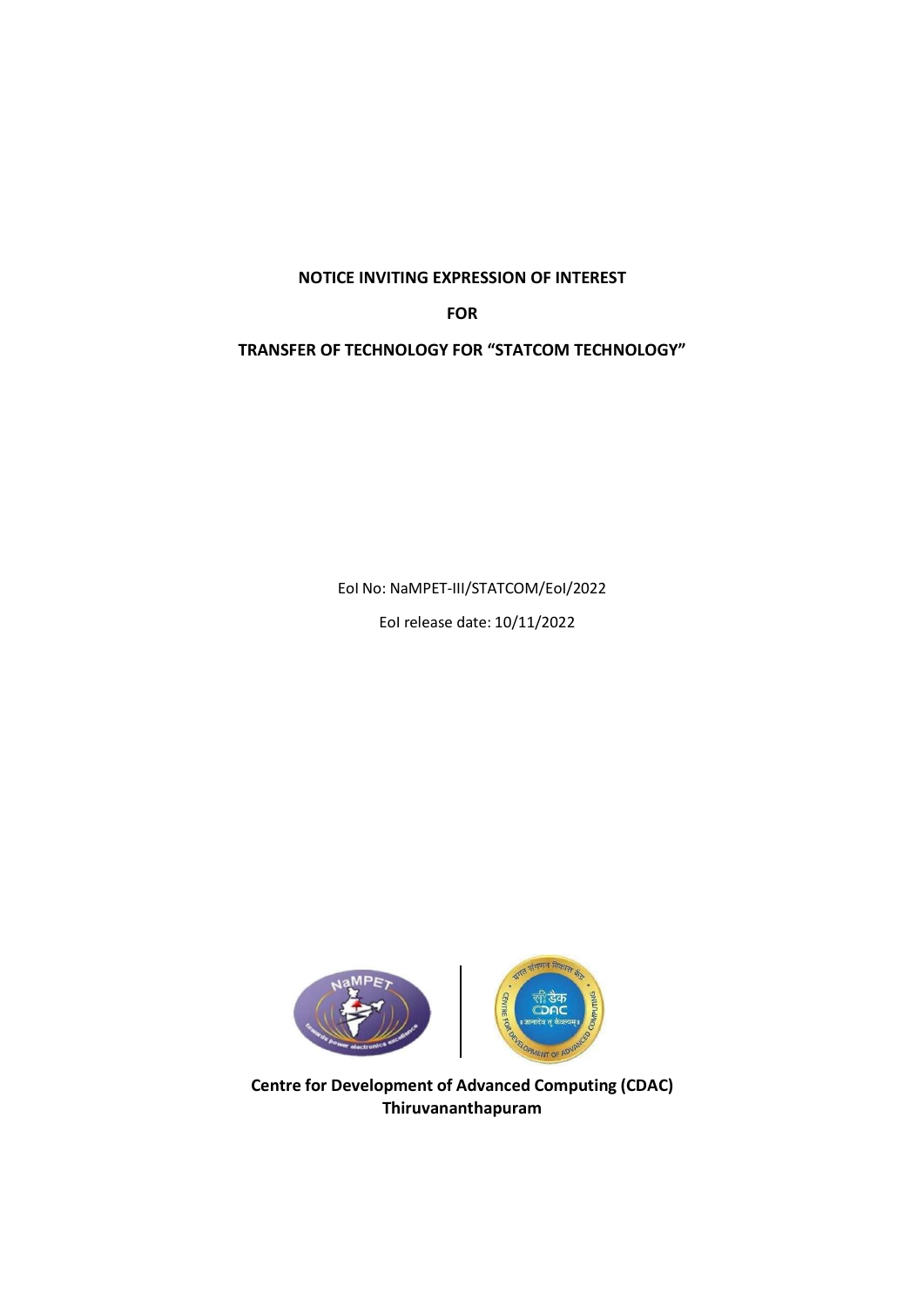#### 1. Introduction

National Mission on Power Electronics Technology (NaMPET) is a programme launched by the Ministry of Electronics and Information Technology (MeitY), Govt. of India in 2004, with a vision to provide the country with capability to become a dominant player in Power Electronics Technology. Through this Program, Research, Development, Deployment and Commercialization of Power Electronics Technology is envisaged by enhancing the indigenous R&D expertise and infrastructure in the country with active participation from academic institutions and industries. Centre for Development of Advanced Computing (CDAC), Thiruvananthapuram, a premier R&D organization under MeitY, is the Nodal Centre for coordinating the activities of NaMPET. Two phases of this National level program each with 5-year duration has been successfully completed. MeitY initiated the Third phase of NaMPET (NaMPET Phase-III) in January 2019 for five years aiming further strengthening of the power electronics technology base in the country, through this phase of NaMPET STATCOM for IT park and DSTATCOM has been successfully developed and commissioned.

## 2. About STATCOM Technology

Power Quality is a measure of deviation in voltage, current and frequency of an electric distribution system. Poor power quality leads to equipment damage/failure, derating of distribution network and associated subsystems, network losses leading to reduction in efficiency etc. Loads with large reactive power burden, nonlinear loads generating harmonics, unbalanced loads etc. are the major causes for power quality issues.

The STATCOM can be treated as a power electronic version of the synchronous condenser. It is also connected in shunt to the Point of Common Coupling (PCC) and is operated as a variable current source. The STATCOM physically comprises a three phase, voltage source inverter configured with fully controlled semiconductor switches. On the ac side, it is connected to the PCC terminals through series inductors, which is required to maintain two voltage sources at both ends. The inductors also filter the switching harmonics generated by the inverter switching. With this configuration, it is possible to transact both active and reactive power with the PCC. If active power is to be delivered, an energy source like a battery or a fuel cell needs to be connected across the dc bus. Otherwise, for only reactive power requirements, a capacitor across the dc bus is sufficient to maintain proper operation. The reactive power delivered is independent of the PCC voltage magnitude and it can deliver its rated reactive current even under subdued PCC voltages. In this respect, it is a good improvement over the SVC. If the STATCOM devices are able to switch fast enough, it can also be used to inject harmonic current into the PCC and operated as an active harmonic filter. The advantage of the active filter over the passive, tuned variety is that it can inject current of the multiple harmonic, can be made to track the harmonic current of the load by proper control and is immune to interference by resonant network modes. Therefore, it is an effective reactive power generator and a good harmonic filter, suitable for distorted utility conditions.

#### Technology features

- $\checkmark$  4 wire STATCOM topology
- $\checkmark$  Novel control scheme for Neutral Current Compensation
- $\checkmark$  Power converter packaging with multilayer bus plates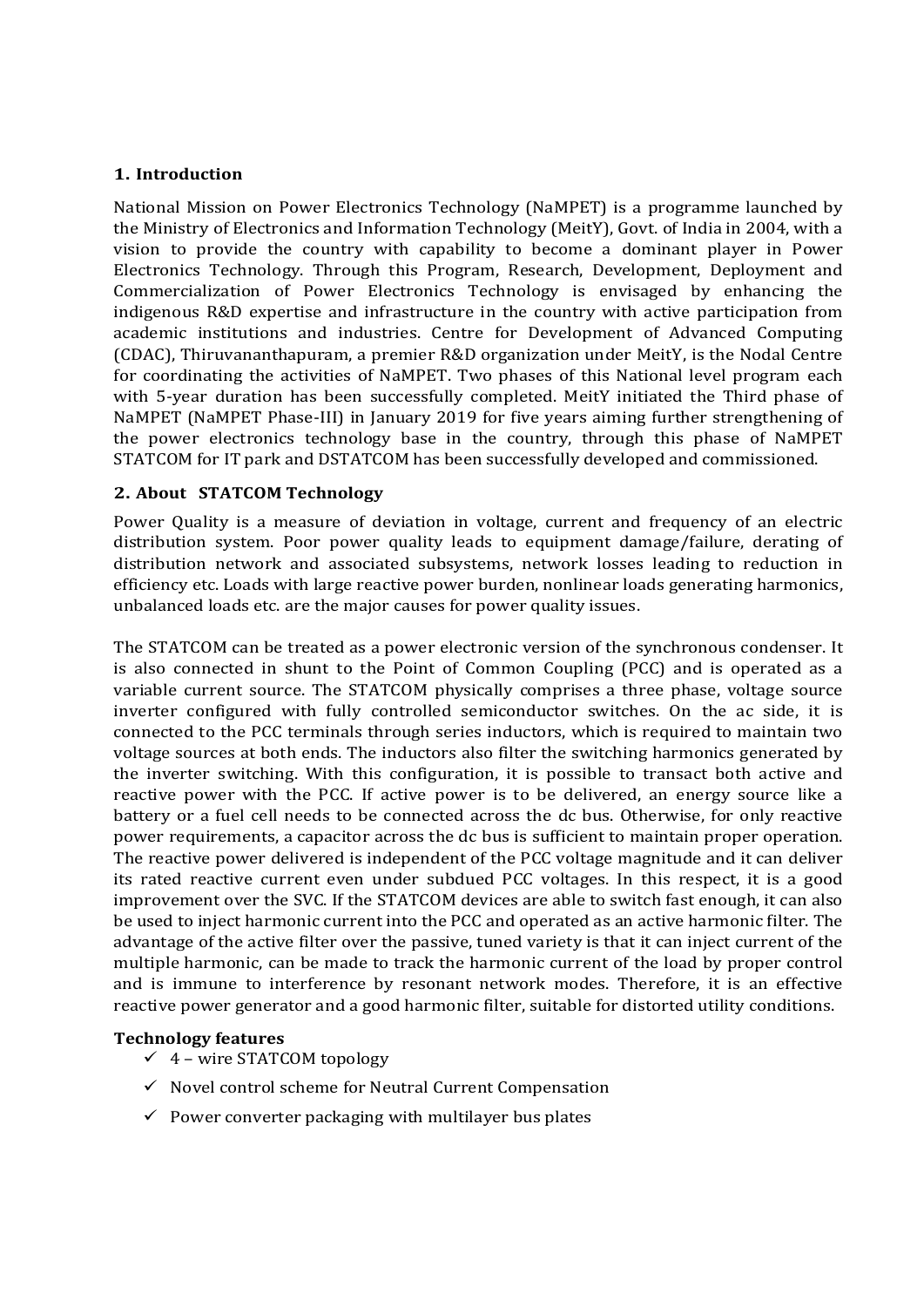- $\checkmark$  DSP-FPGA based digital controller
- $\checkmark$  Maintains neutral current below 5% of Phase currents
- $\checkmark$  Ensures near Unity Power Factor at grid and brings down Maximum Demand (MD)
- $\checkmark$  Harmonic current filtering in compliance with IEEE std 519-1992
- $\checkmark$  Programmable task priorities for Neutral current, Unbalance current, Reactive current and Harmonic current compensation.

## 3. Application Areas

This technology will be very much suitable for IT parks, arc furnace, Process industries, Traction, hospitals, etc to mitigate PQ issues due to neutral current, unbalance current, harmonic current and reactive current present in the load.

## 4. Technology Transfer

The technology will be transferred on non-exclusive basis. The technology fee will be finalized at a later stage.

The ToT package contains the following

- 1. Document(s) for technology know-how and fabrication, schematics of the system
- 2. Bill of Materials of the system
- 3. Support for the development and function of proper unit testing and validation
- 4. Technical support for a period of 6 months

# 5. General terms and conditions

- 1. An expert committee constituted by MeitY/C-DAC will scrutinize the applications for follow-up action.
- 2. The applicants may be called for a presentation regarding their strengths and business proposals
- 3. All incidental expenditure incurred in preparation/ submission or presentation of the EoI shall be borne by the participating agency
- 4. Participation in this EoI does not guarantee any association with C-DAC unless notified by MeitY/C-DAC in writing.
- 5. MeitY/C-DAC reserves the right of rejecting any offer without assigning reasons.
- 6. There is neither a business guarantee nor any commitment for funding support from MeitY/C-DAC to the appointed/ empanelled agencies.
- 7. A Committee of experts constituted by MeitY/C-DAC will assess capabilities and strengths of the industry before finalizing the technology partners.
- 8. The industry willing to take technology for commercial production will be required to enter into a ToT agreement with C-DAC as per the terms and conditions approved by the competent authority in the MeitY in the prescribed format.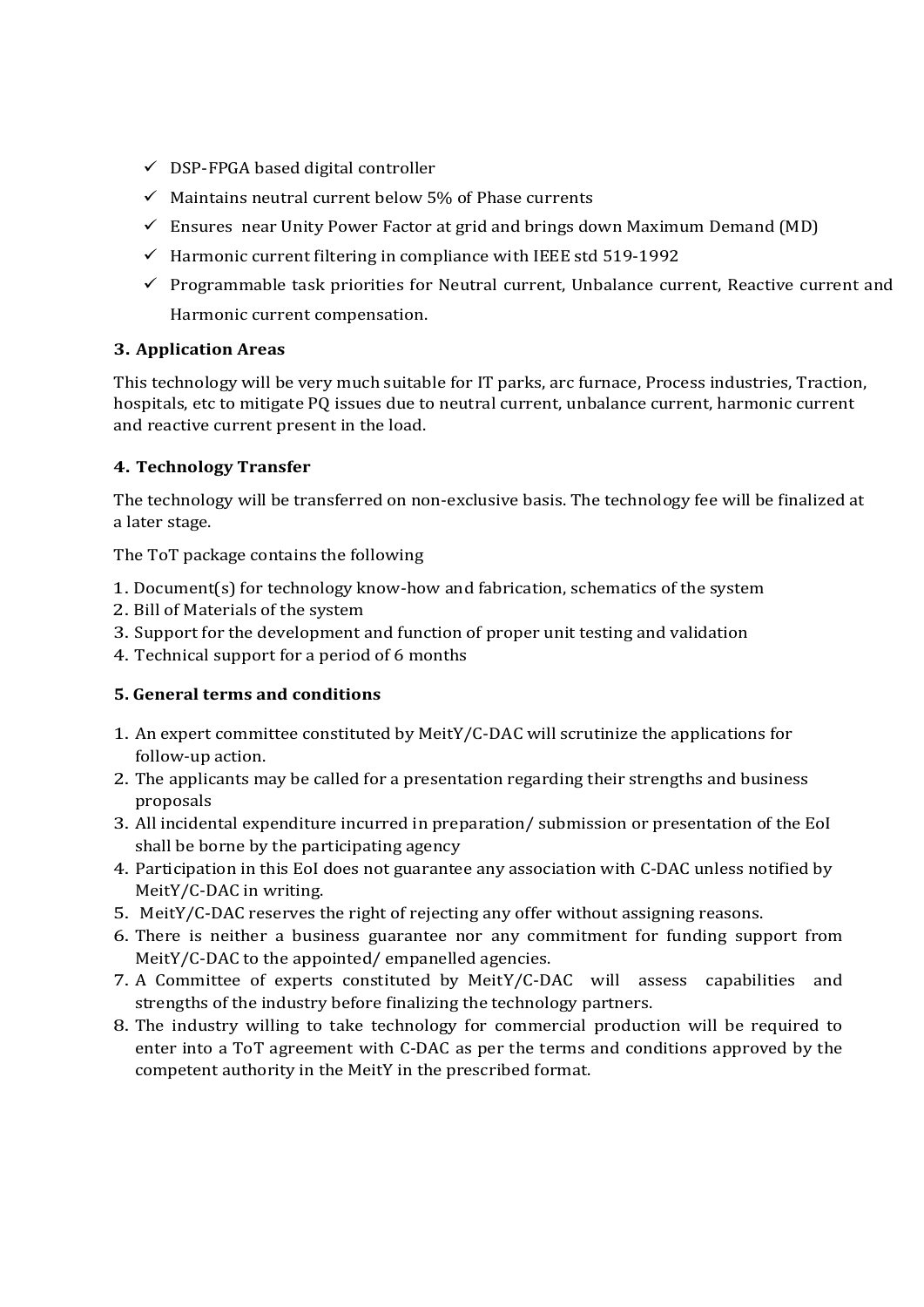## 6. Eligibility

Industries with experience in productisation of Power Electronics Technology can apply. Professionally managed companies, Corporate and Startups are also welcome to apply for the technology.

## 7. How to apply

Interested companies/industries may send expression of interest with their details by filling the EoI form as per Annexure – I to the following address.

Aby Joseph Scientist G Power Electronics Group CDAC Thiruvananthapuram Kerala PIN: 695033 Ph: 0471-2723333-433 (extn) Email: abypj@cdac.in